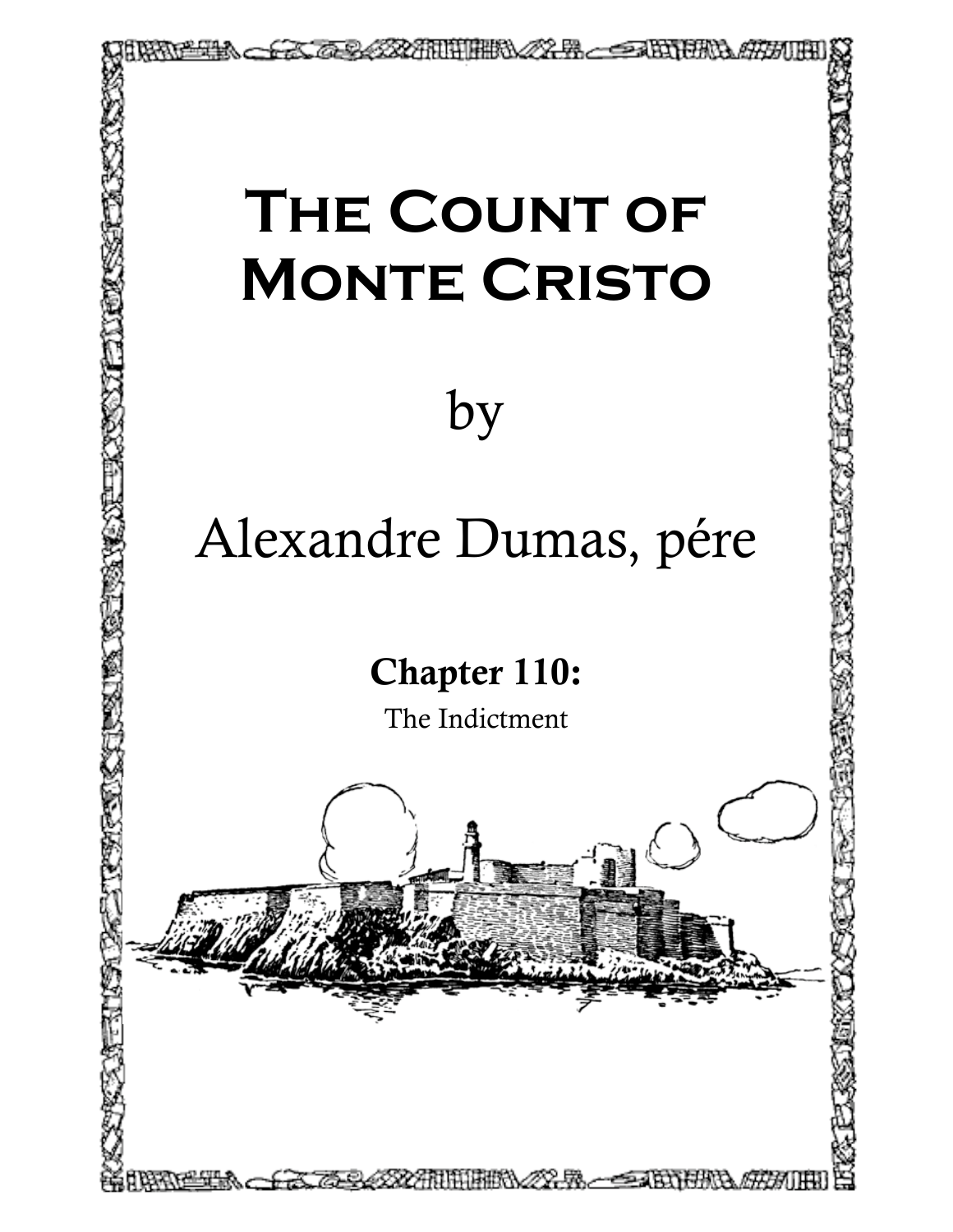The judges took their places in the midst of the most profound silence; the jury took their seats; M. de Villefort, the object of unusual attention, and we had almost said of general admiration, sat in the arm–chair and cast a tranquil glance around him. Every one looked with astonishment on that grave and severe face, whose calm expression personal griefs had been unable to disturb, and the aspect of a man who was a stranger to all human emotions excited something very like terror.

"Gendarmes," said the president, "lead in the accused."

At these words the public attention became more intense, and all eyes were turned towards the door through which Benedetto was to enter. The door soon opened and the accused appeared. The same impression was experienced by all present, and no one was deceived by the expression of his countenance. His features bore no sign of that deep emotion which stops the beating of the heart and blanches the cheek. His hands, gracefully placed, one upon his hat, the other in the opening of his white waistcoat, were not at all tremulous; his eye was calm and even brilliant. Scarcely had he entered the hall when he glanced at the whole body of magistrates and assistants; his eye rested longer on the president, and still more so on the king's attorney. By the side of Andrea was stationed the lawyer who was to conduct his defence, and who had been appointed by the court, for Andrea disdained to pay any attention to those details, to which he appeared to attach no importance. The lawyer was a young man with light hair whose face expressed a hundred times more emotion than that which characterized the prisoner.

The president called for the indictment, revised as we know, by the clever and implacable pen of Villefort. During the reading of this, which was long, the public attention was continually drawn towards Andrea, who bore the inspection with Spartan unconcern. Villefort had never been so concise and eloquent. The crime was depicted in the most vivid colors; the former life of the prisoner, his transformation, a review of his life from the earliest period, were set forth with all the talent that a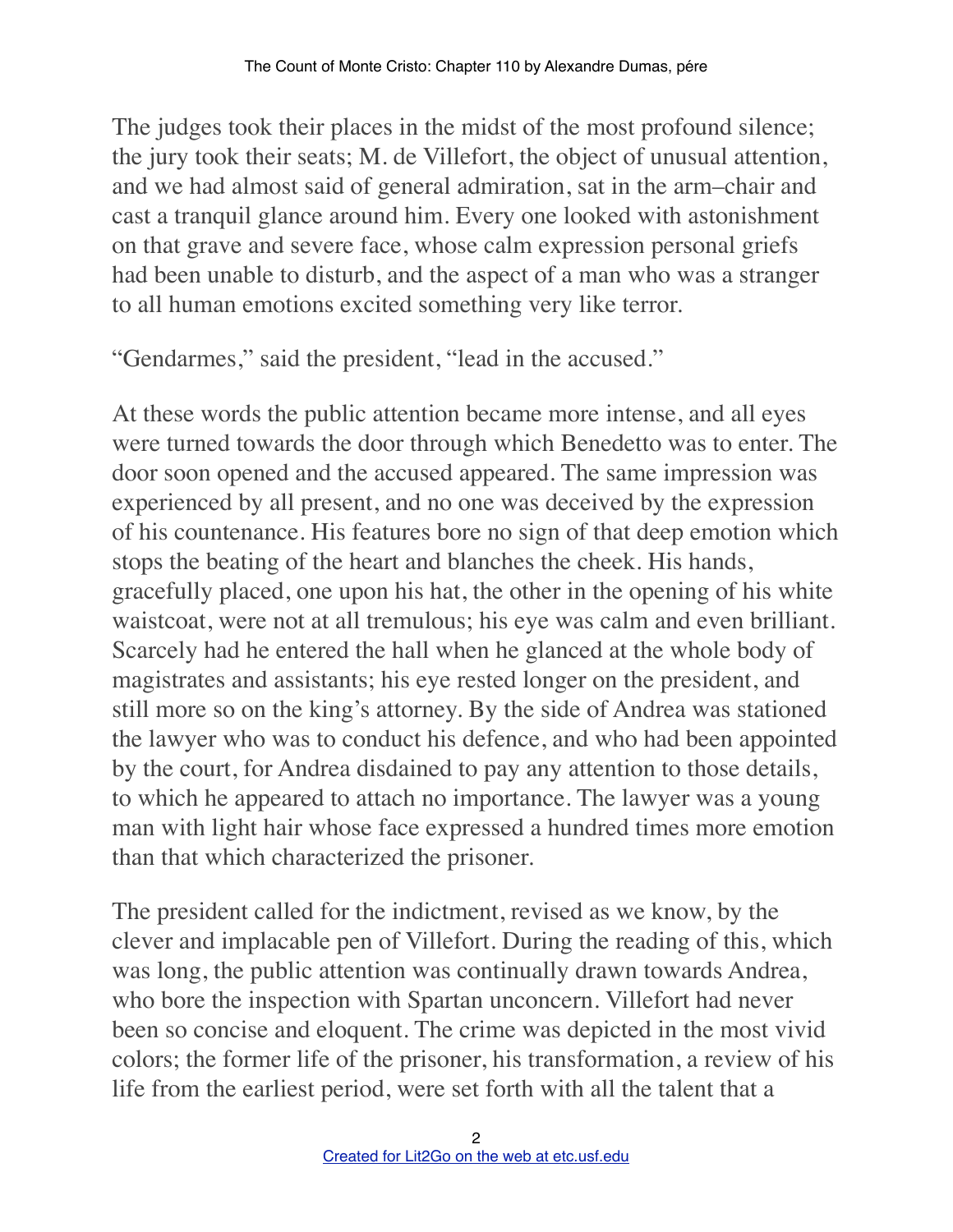knowledge of human life could furnish to a mind like that of the procureur. Benedetto was thus forever condemned in public opinion before the sentence of the law could be pronounced. Andrea paid no attention to the successive charges which were brought against him. M. de Villefort, who examined him attentively, and who no doubt practiced upon him all the psychological studies he was accustomed to use, in vain endeavored to make him lower his eyes, notwithstanding the depth and profundity of his gaze. At length the reading of the indictment was ended.

"Accused," said the president, "your name and surname?" Andrea arose. "Excuse me, Mr. President," he said, in a clear voice, "but I see you are going to adopt a course of questions through which I cannot follow you. I have an idea, which I will explain by and by, of making an exception to the usual form of accusation. Allow me, then, if you please, to answer in different order, or I will not do so at all." The astonished president looked at the jury, who in turn looked at Villefort. The whole assembly manifested great surprise, but Andrea appeared quite unmoved. "Your age?" said the president; "will you answer that question?"

"I will answer that question, as well as the rest, Mr. President, but in its turn."

"Your age?" repeated the president.

"I am twenty–one years old, or rather I shall be in a few days, as I was born the night of the 27th of September, 1817." M. de Villefort, who was busy taking down some notes, raised his head at the mention of this date. "Where were you born?" continued the president.

"At Auteuil, near Paris." M. de Villefort a second time raised his head, looked at Benedetto as if he had been gazing at the head of Medusa, and became livid. As for Benedetto, he gracefully wiped his lips with a fine cambric pocket–handkerchief. "Your profession?"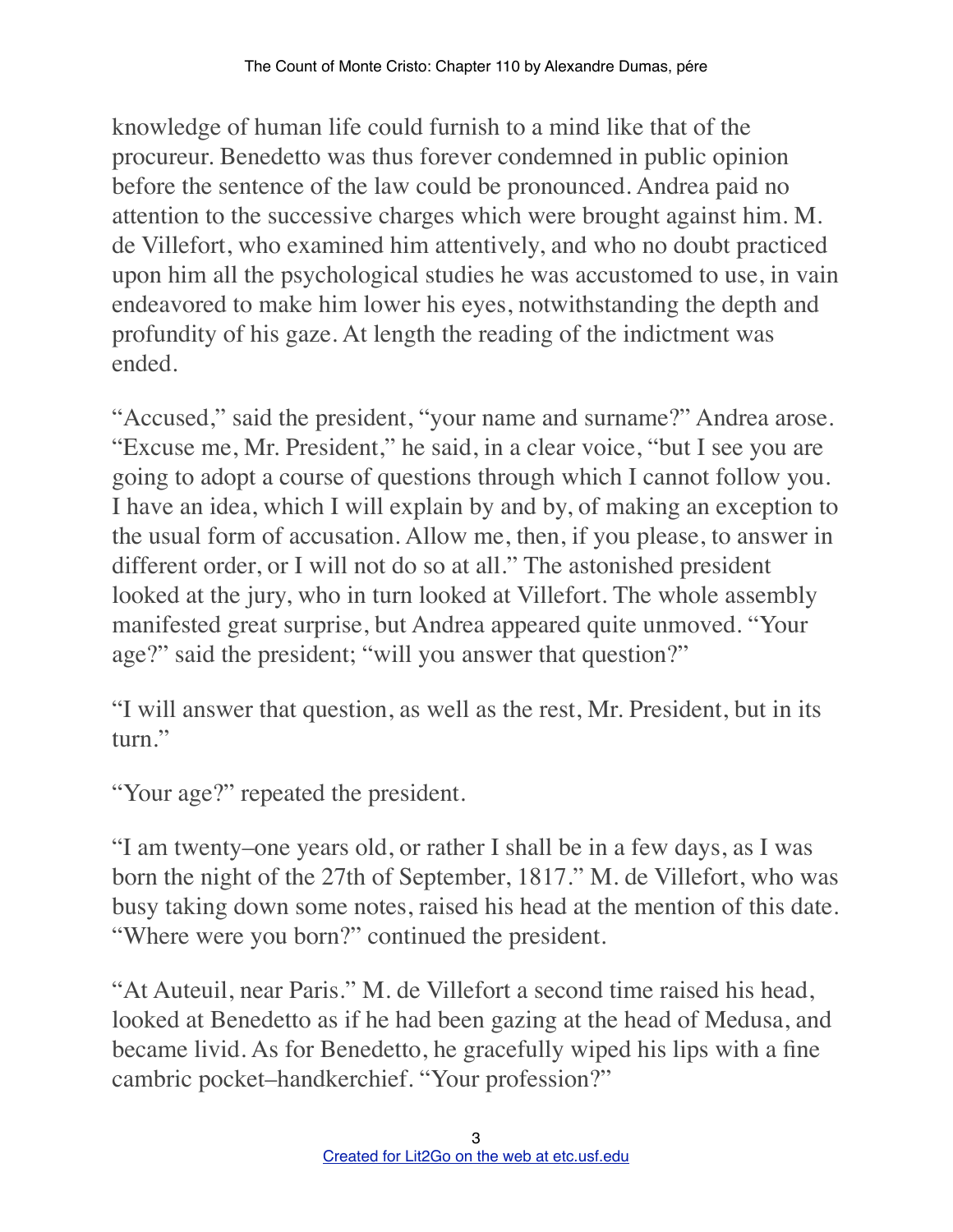"First I was a forger," answered Andrea, as calmly as possible; "then I became a thief, and lately have become an assassin." A murmur, or rather storm, of indignation burst from all parts of the assembly. The judges themselves appeared to be stupefied, and the jury manifested tokens of disgust for cynicism so unexpected in a man of fashion. M. de Villefort pressed his hand upon his brow, which, at first pale, had become red and burning; then he suddenly arose and looked around as though he had lost his senses—he wanted air.

"Are you looking for anything, Mr. Procureur?" asked Benedetto, with his most ingratiating smile. M. de Villefort answered nothing, but sat, or rather threw himself down again upon his chair. "And now, prisoner, will you consent to tell your name?" said the president. "The brutal affectation with which you have enumerated and classified your crimes calls for a severe reprimand on the part of the court, both in the name of morality, and for the respect due to humanity. You appear to consider this a point of honor, and it may be for this reason, that you have delayed acknowledging your name. You wished it to be preceded by all these titles."

"It is quite wonderful, Mr. President, how entirely you have read my thoughts," said Benedetto, in his softest voice and most polite manner. "This is, indeed, the reason why I begged you to alter the order of the questions." The public astonishment had reached its height. There was no longer any deceit or bravado in the manner of the accused. The audience felt that a startling revelation was to follow this ominous prelude.

"Well," said the president; "your name?"

"I cannot tell you my name, since I do not know it; but I know my father's, and can tell it to you."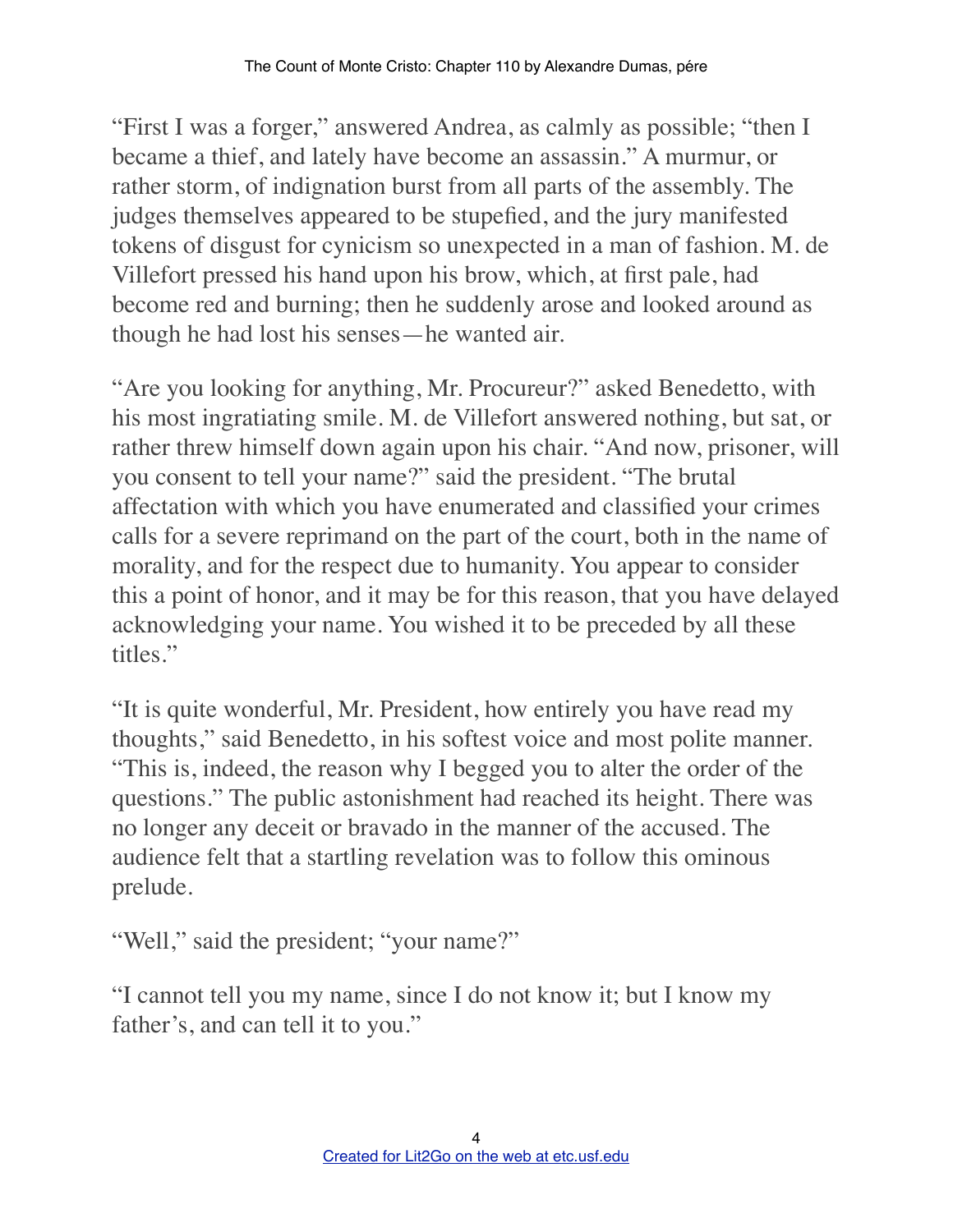A painful giddiness overwhelmed Villefort; great drops of acrid sweat fell from his face upon the papers which he held in his convulsed hand.

"Repeat your father's name," said the president. Not a whisper, not a breath, was heard in that vast assembly; every one waited anxiously.

"My father is king's attorney," replied Andrea calmly.

"King's attorney?" said the president, stupefied, and without noticing the agitation which spread over the face of M. de Villefort; "king's attorney?"

"Yes; and if you wish to know his name, I will tell it,—he is named Villefort." The explosion, which had been so long restrained from a feeling of respect to the court of justice, now burst forth like thunder from the breasts of all present; the court itself did not seek to restrain the feelings of the audience. The exclamations, the insults addressed to Benedetto, who remained perfectly unconcerned, the energetic gestures, the movement of the gendarmes, the sneers of the scum of the crowd always sure to rise to the surface in case of any disturbance—all this lasted five minutes, before the door–keepers and magistrates were able to restore silence. In the midst of this tumult the voice of the president was heard to exclaim,—"Are you playing with justice, accused, and do you dare set your fellow–citizens an example of disorder which even in these times has never been equalled?"

Several persons hurried up to M. de Villefort, who sat half bowed over in his chair, offering him consolation, encouragement, and protestations of zeal and sympathy. Order was re–established in the hall, except that a few people still moved about and whispered to one another. A lady, it was said, had just fainted; they had supplied her with a smelling–bottle, and she had recovered. During the scene of tumult, Andrea had turned his smiling face towards the assembly; then, leaning with one hand on the oaken rail of the dock, in the most graceful attitude possible, he said: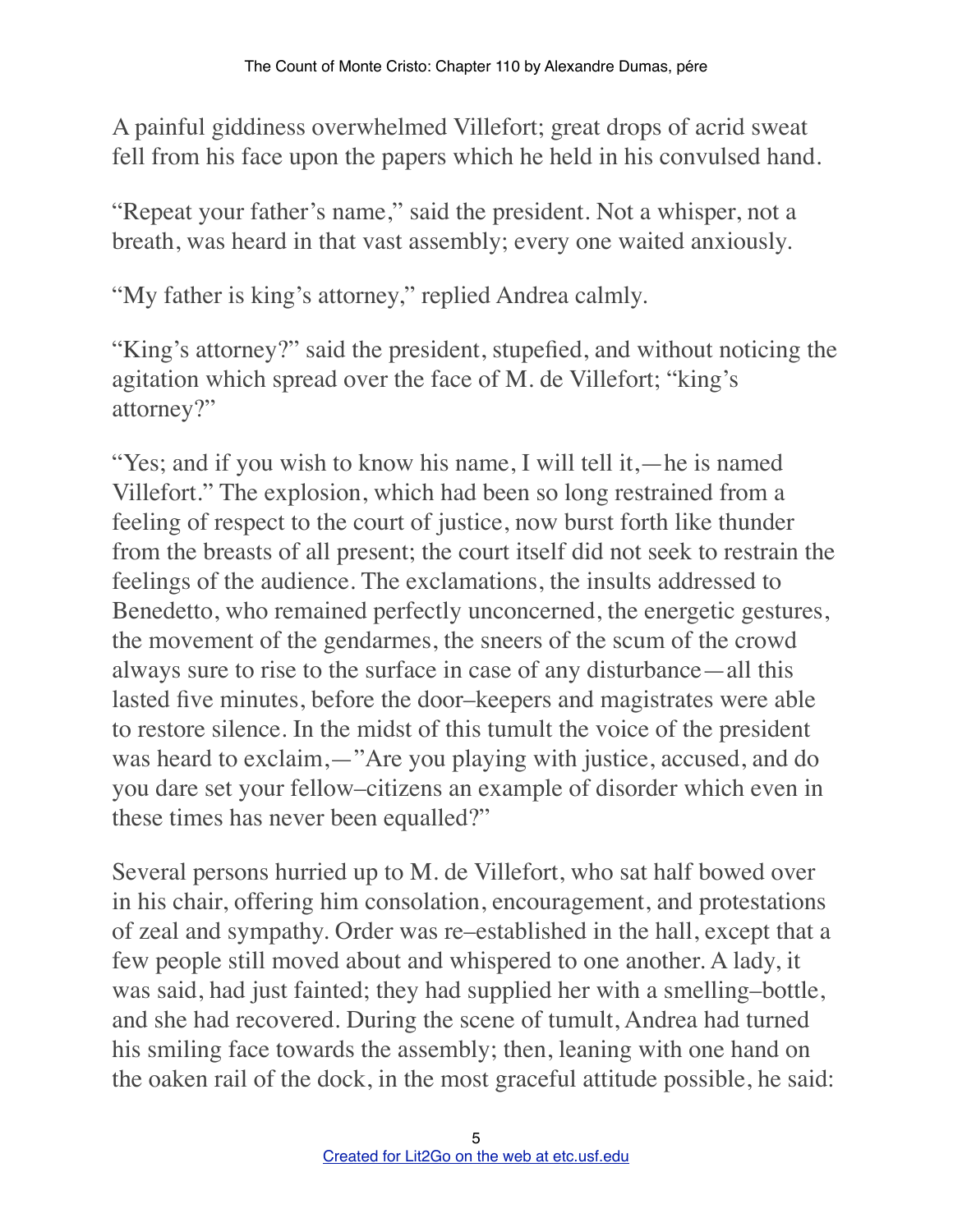"Gentlemen, I assure you I had no idea of insulting the court, or of making a useless disturbance in the presence of this honorable assembly. They ask my age; I tell it. They ask where I was born; I answer. They ask my name, I cannot give it, since my parents abandoned me. But though I cannot give my own name, not possessing one, I can tell them my father's. Now I repeat, my father is named M. de Villefort, and I am ready to prove it."

There was an energy, a conviction, and a sincerity in the manner of the young man, which silenced the tumult. All eyes were turned for a moment towards the procureur, who sat as motionless as though a thunderbolt had changed him into a corpse. "Gentlemen," said Andrea, commanding silence by his voice and manner; "I owe you the proofs and explanations of what I have said."

"But," said the irritated president, "you called yourself Benedetto, declared yourself an orphan, and claimed Corsica as your country."

"I said anything I pleased, in order that the solemn declaration I have just made should not be withheld, which otherwise would certainly have been the case. I now repeat that I was born at Auteuil on the night of the 27th of September, 1817, and that I am the son of the procureur, M. de Villefort. Do you wish for any further details? I will give them. I was born in No. 28, Rue de la Fontaine, in a room hung with red damask; my father took me in his arms, telling my mother I was dead, wrapped me in a napkin marked with an H and an N, and carried me into a garden, where he buried me alive."

A shudder ran through the assembly when they saw that the confidence of the prisoner increased in proportion to the terror of M. de Villefort. "But how have you become acquainted with all these details?" asked the president.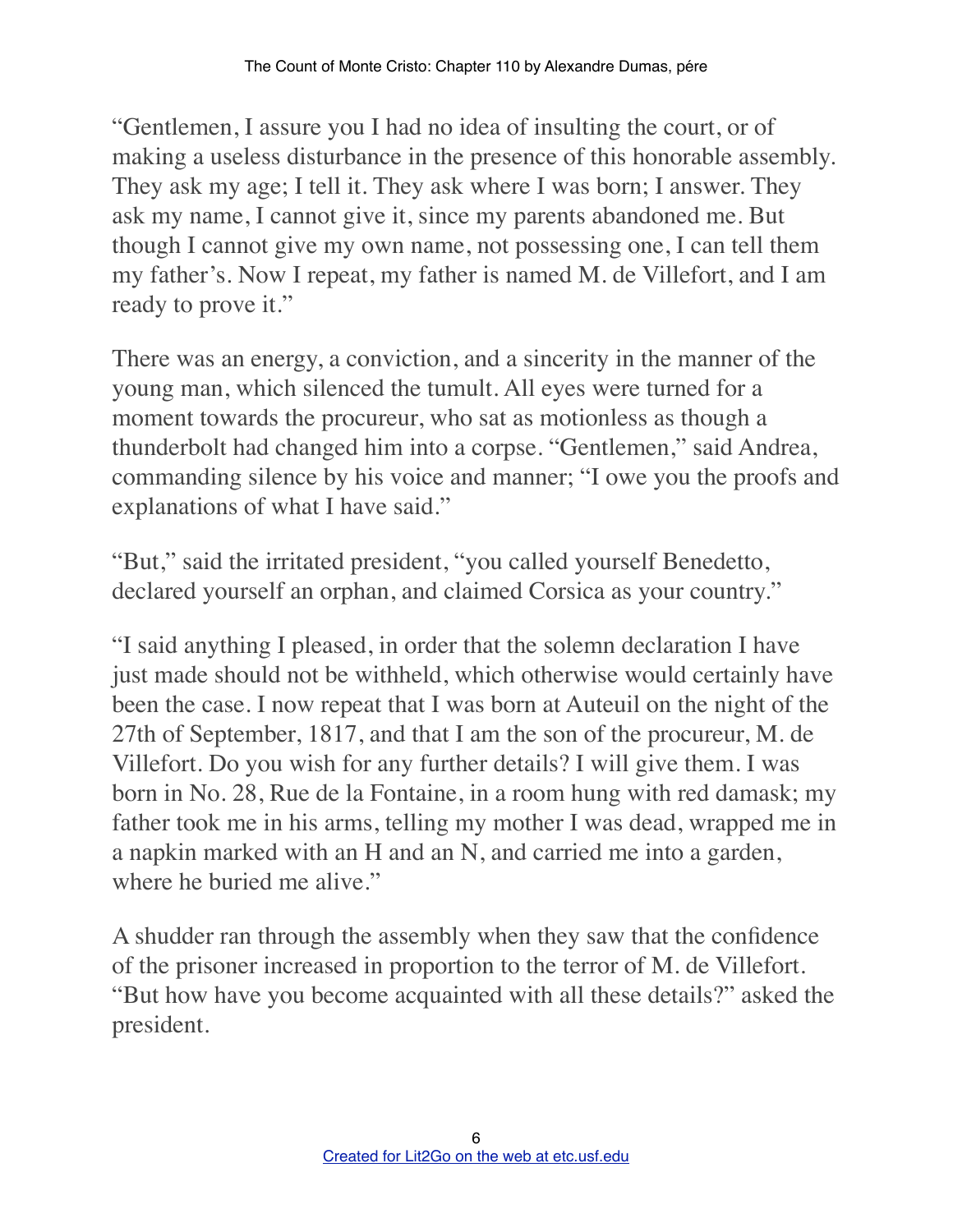"I will tell you, Mr. President. A man who had sworn vengeance against my father, and had long watched his opportunity to kill him, had introduced himself that night into the garden in which my father buried me. He was concealed in a thicket; he saw my father bury something in the ground, and stabbed him; then thinking the deposit might contain some treasure he turned up the ground, and found me still living. The man carried me to the foundling asylum, where I was registered under the number 37. Three months afterwards, a woman travelled from Rogliano to Paris to fetch me, and having claimed me as her son, carried me away. Thus, you see, though born in Paris, I was brought up in Corsica<sup>"</sup>

There was a moment's silence, during which one could have fancied the hall empty, so profound was the stillness. "Proceed," said the president.

"Certainly, I might have lived happily amongst those good people, who adored me, but my perverse disposition prevailed over the virtues which my adopted mother endeavored to instil into my heart. I increased in wickedness till I committed crime. One day when I cursed providence for making me so wicked, and ordaining me to such a fate, my adopted father said to me, 'Do not blaspheme, unhappy child, the crime is that of your father, not yours,—of your father, who consigned you to hell if you died, and to misery if a miracle preserved you alive.' After that I ceased to blaspheme, but I cursed my father. That is why I have uttered the words for which you blame me; that is why I have filled this whole assembly with horror. If I have committed an additional crime, punish me, but if you will allow that ever since the day of my birth my fate has been sad, bitter, and lamentable, then pity me."

"But your mother?" asked the president.

"My mother thought me dead; she is not guilty. I did not even wish to know her name, nor do I know it." Just then a piercing cry, ending in a sob, burst from the centre of the crowd, who encircled the lady who had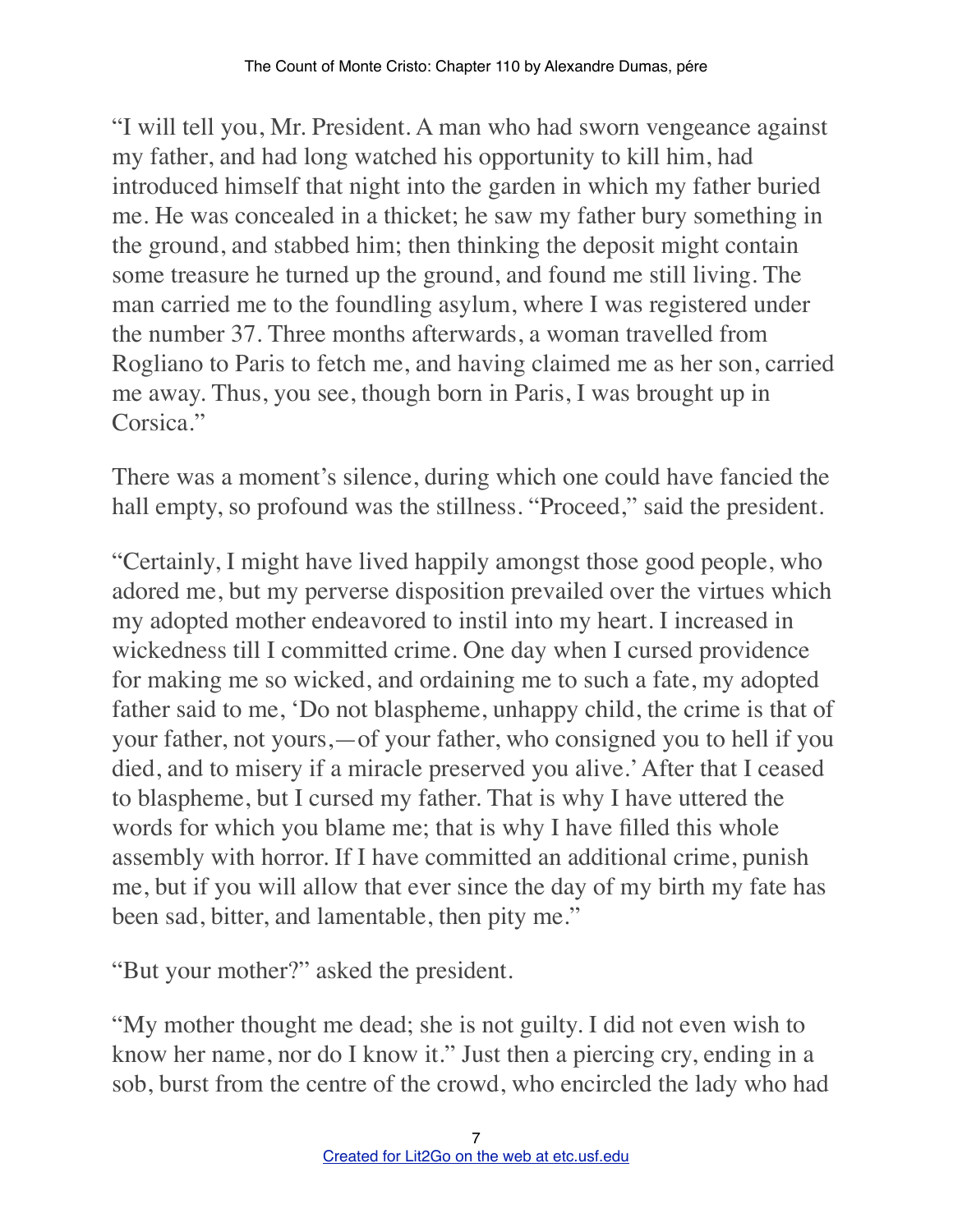before fainted, and who now fell into a violent fit of hysterics. She was carried out of the hall, the thick veil which concealed her face dropped off, and Madame Danglars was recognized. Notwithstanding his shattered nerves, the ringing sensation in his ears, and the madness which turned his brain, Villefort rose as he perceived her. "The proofs, the proofs!" said the president; "remember this tissue of horrors must be supported by the clearest proofs."

"The proofs?" said Benedetto, laughing; "do you want proofs?"

"Yes"

"Well, then, look at M. de Villefort, and then ask me for proofs."

Every one turned towards the procureur, who, unable to bear the universal gaze now riveted on him alone, advanced staggering into the midst of the tribunal, with his hair dishevelled and his face indented with the mark of his nails. The whole assembly uttered a long murmur of astonishment. "Father," said Benedetto, "I am asked for proofs, do you wish me to give them?"

"No, no, it is useless," stammered M. de Villefort in a hoarse voice; "no, it is useless!"

"How useless?" cried the president, "what do you mean?"

"I mean that I feel it impossible to struggle against this deadly weight which crushes me. Gentlemen, I know I am in the hands of an avenging God! We need no proofs; everything relating to this young man is true." A dull, gloomy silence, like that which precedes some awful phenomenon of nature, pervaded the assembly, who shuddered in dismay. "What, M. de Villefort," cried the president, "do you yield to an hallucination? What, are you no longer in possession of your senses? This strange, unexpected, terrible accusation has disordered your reason. Come, recover."